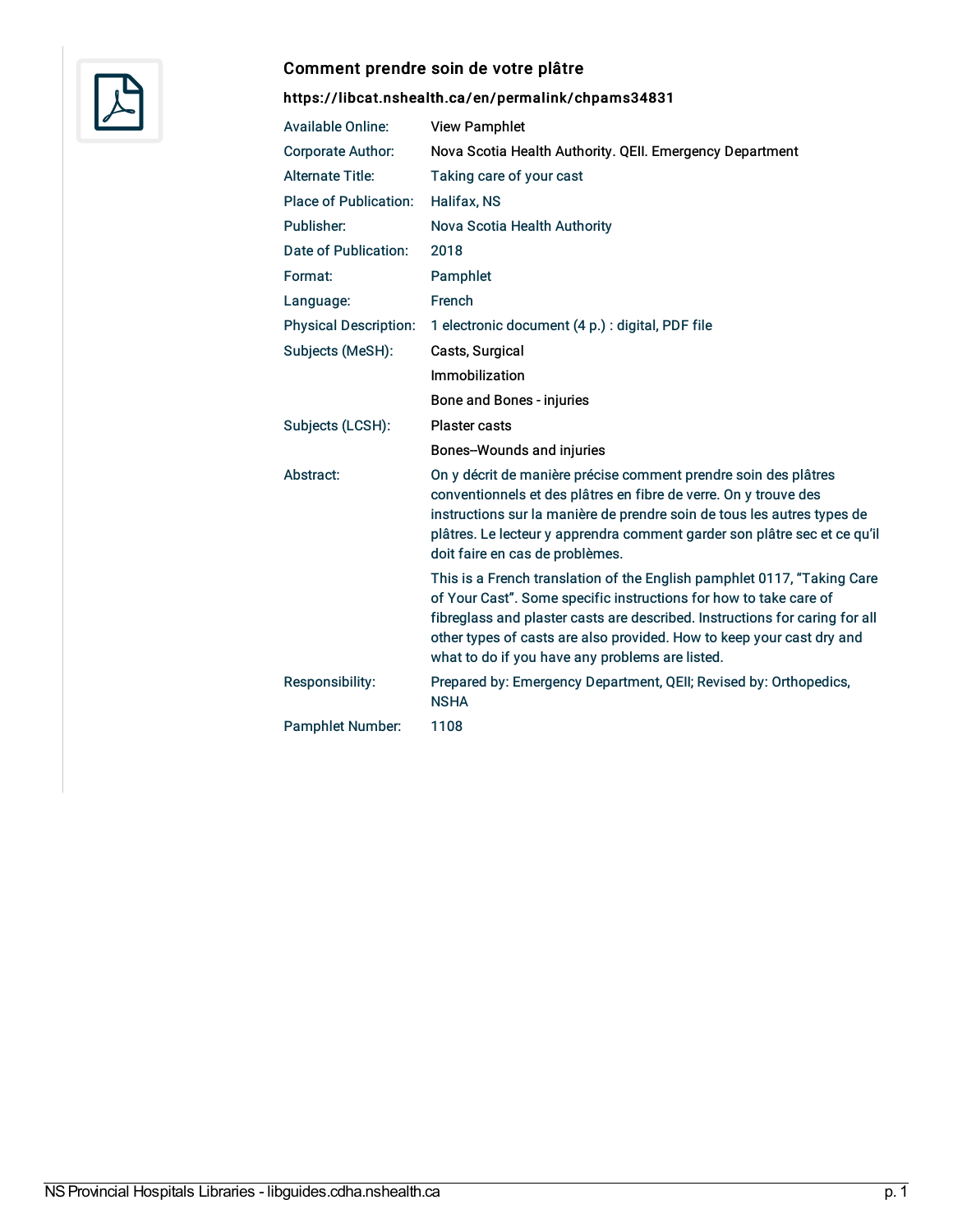

# Handbook of splinting and casting

# <https://libcat.nshealth.ca/en/permalink/provcat31824>

| <b>Available Online:</b>     | View e-Book                                                                                                |
|------------------------------|------------------------------------------------------------------------------------------------------------|
| Author:                      | Thompson, Stephen R                                                                                        |
| <b>Other Authors:</b>        | Zlotolow, Dan A                                                                                            |
| Responsibility:              | Stephen R. Thompson, Dan A. Zlotolow                                                                       |
| <b>Place of Publication:</b> | Philadelphia, PA                                                                                           |
| Publisher:                   | Elsevier/Mosby                                                                                             |
| Date of Publication:         | c2012                                                                                                      |
| <b>Physical Description:</b> | 1 online resource (ix, 309 p.)                                                                             |
| <b>Series Title:</b>         | Mobile medicine                                                                                            |
| <b>ISBN:</b>                 | 9780323086660 (electronic bk.)                                                                             |
|                              | 9780323078023                                                                                              |
| Subjects (MeSH):             | <b>Splints</b>                                                                                             |
|                              | Casts, Surgical                                                                                            |
| Subjects (LCSH):             | <b>Splints</b>                                                                                             |
|                              | Casts, Surgical                                                                                            |
|                              | Surgical plaster casts - Handbooks, manuals, etc                                                           |
|                              | Splints (Surgery) - Handbooks, manuals, etc                                                                |
| Contents:                    | Pt. 1. Analgesia - pt. 2. Reduction maneuvers - pt. 3. Splints and casts -<br>- pt. 4. Traction maneuvers. |
| Access:                      | Registration required for PDF access.                                                                      |
| Format:                      | e-Book                                                                                                     |
| Location:                    | Online                                                                                                     |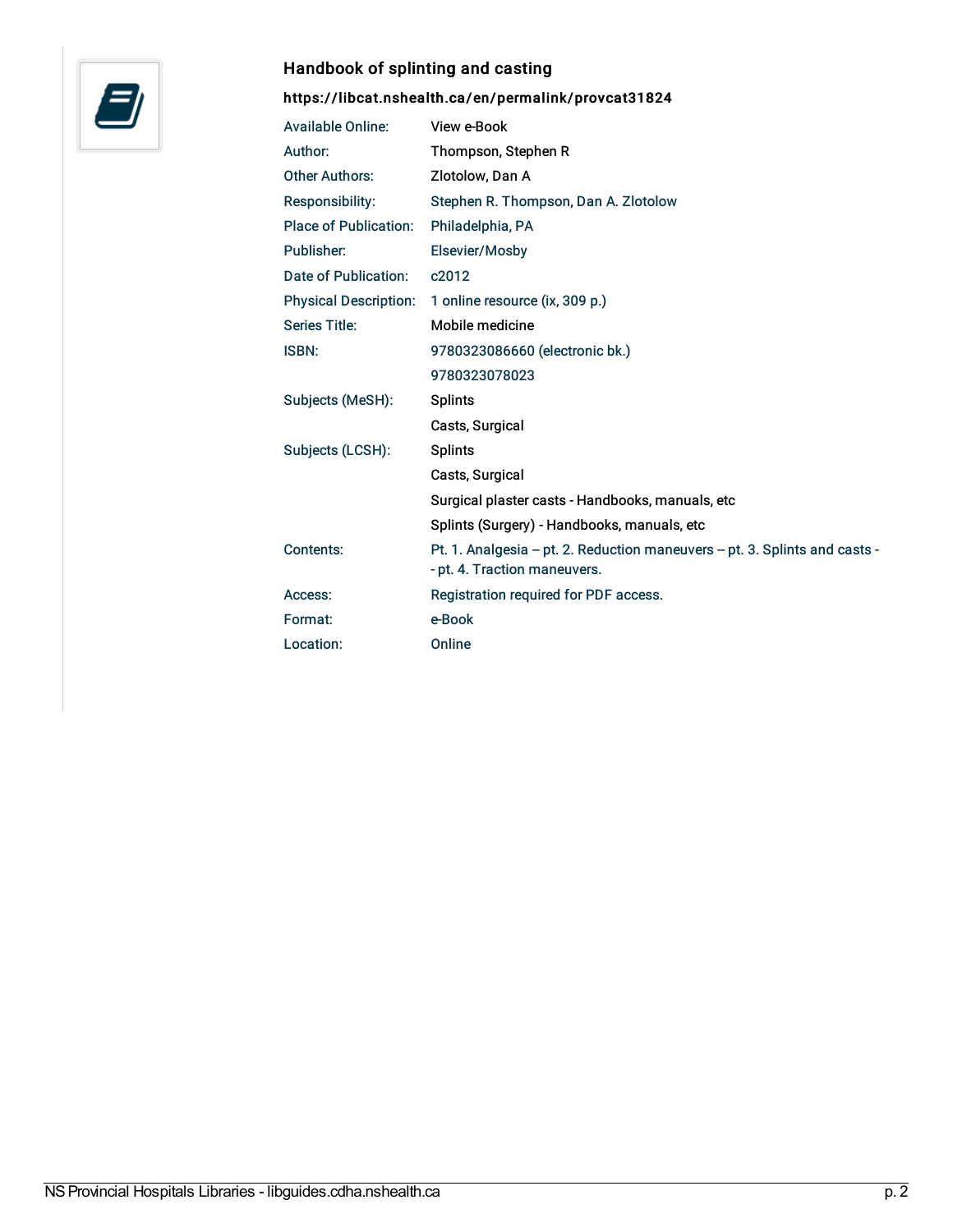

# Hip Spica Cast

# <https://libcat.nshealth.ca/en/permalink/chpams37137>

| <b>Available Online:</b>     | <b>View Pamphlet</b>                                                                                                                                                                                                                                                     |
|------------------------------|--------------------------------------------------------------------------------------------------------------------------------------------------------------------------------------------------------------------------------------------------------------------------|
| <b>Corporate Author:</b>     | IWK. Orthopaedic Clinic                                                                                                                                                                                                                                                  |
| <b>Place of Publication:</b> | Halifax, NS                                                                                                                                                                                                                                                              |
| Publisher:                   | <b>IWK Health Centre</b>                                                                                                                                                                                                                                                 |
| Date of Publication:         | 2017                                                                                                                                                                                                                                                                     |
| Format:                      | Pamphlet                                                                                                                                                                                                                                                                 |
| Language:                    | English                                                                                                                                                                                                                                                                  |
| <b>Physical Description:</b> | 1 electronic document : digital, PDF file                                                                                                                                                                                                                                |
| Subjects (MeSH):             | <b>Fracture Fixation</b>                                                                                                                                                                                                                                                 |
|                              | Fractures, Bone - rehabilitation                                                                                                                                                                                                                                         |
|                              | Hip Injuries - therapy                                                                                                                                                                                                                                                   |
| Subjects (LCSH):             | Fractures-Treatment                                                                                                                                                                                                                                                      |
|                              | Hip joint-Wounds and injuries-Treatment                                                                                                                                                                                                                                  |
|                              | Surgical plaster casts                                                                                                                                                                                                                                                   |
| Abstract:                    | The purpose of the hip spica cast is to guide the healing process of<br>injured hip joints or fractured femurs by holding the leg in the correct<br>position. The cast is made of plaster and is usually wrapped in<br>fiberglass to provide an extra layer of strength. |
| Responsibility:              | <b>IWK Orthopaedic Clinic, Halifax, NS</b>                                                                                                                                                                                                                               |
| <b>Pamphlet Number:</b>      | PL-0074                                                                                                                                                                                                                                                                  |
| Zone:                        | <b>All Zones</b>                                                                                                                                                                                                                                                         |